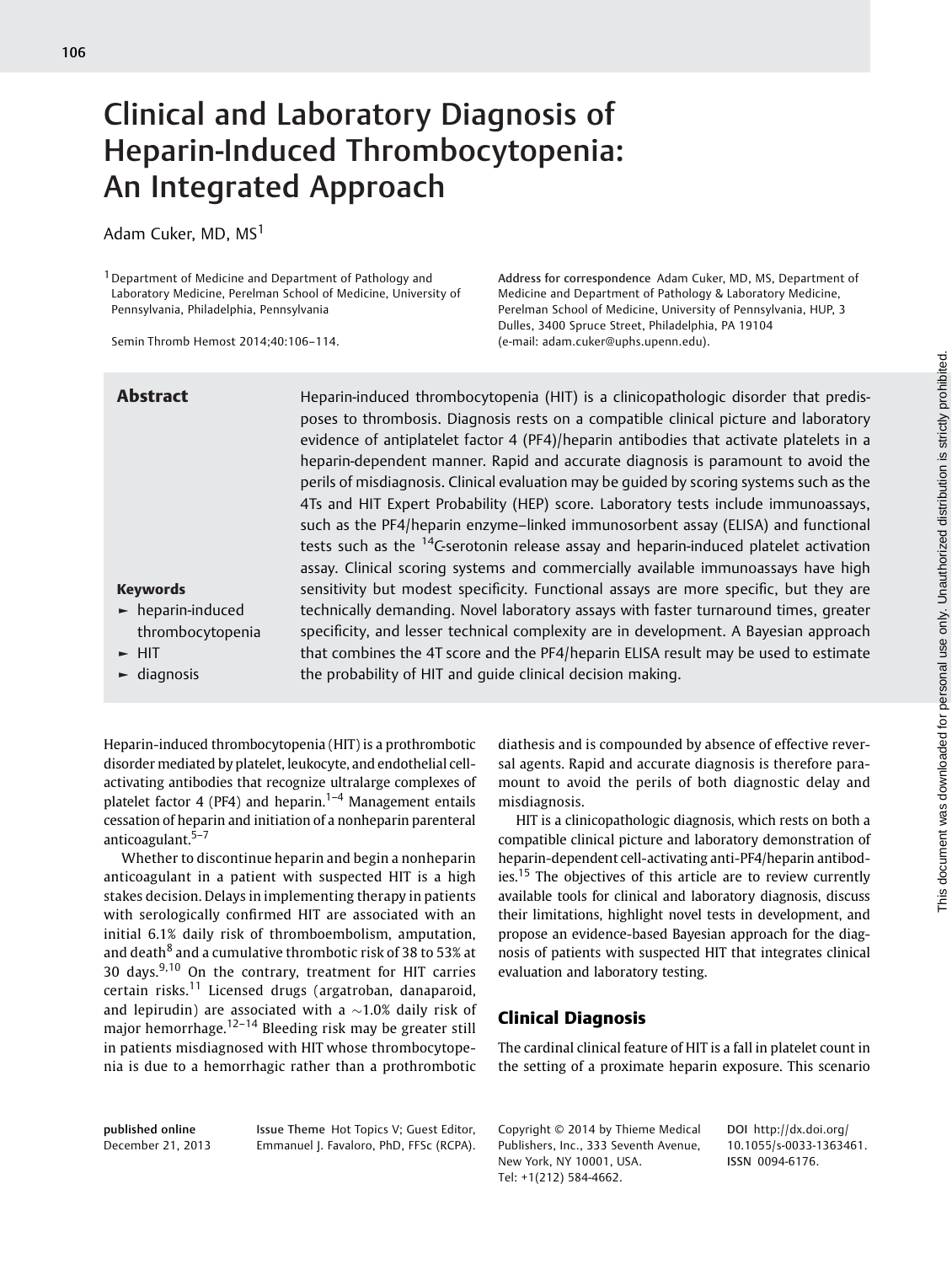| <b>Features</b>                                                              | <b>Comments</b>                                                                                                                                                                   |
|------------------------------------------------------------------------------|-----------------------------------------------------------------------------------------------------------------------------------------------------------------------------------|
| Fall in platelet count $\geq 50\%$                                           | Measured from peak platelet count after heparin exposure to<br>nadir platelet count.                                                                                              |
| Fall in platelet count begins 5 to 14 days after initial<br>heparin exposure | Fall may occur immediately after heparin re-exposure in patients<br>with a previous recent exposure.                                                                              |
| Nadir platelet count $> 20 \times 10^9$ /L                                   | Median nadir platelet count is $\sim 60 \times 10^9$ /L. Nadir may be<br>$<$ 20 $\times$ 10 <sup>9</sup> /L in cases associated with disseminated intravas-<br>cular coaqulation. |
| Thromboembolism                                                              | May be venous or arterial.                                                                                                                                                        |
| Unusual clinical manifestations                                              | Skin necrosis at subcutaneous heparin injection sites; anaphy-<br>lactoid reactions after intravenous heparin bolus; transient<br>global amnesia                                  |
| Absence of petechiae and other significant bleeding                          |                                                                                                                                                                                   |
| Absence of alternative causes of thrombocytopenia                            | Such as infection, drugs other than heparin, recent cardiopul-<br>monary bypass, etc.                                                                                             |

**Table 1** Clinical features that support a diagnosis of heparin-induced thrombocytopenia

has poor positive predictive value for HIT owing to the ubiquity of heparin use and thrombocytopenia in hospitalized patients. In a multicenter registry of 2,420 primarily medical patients treated with heparin for 4 or more days, thrombocytopenia occurred in  $36.4\%$ ,<sup>16</sup> although the incidence of HIT in heparin-treated medical patients is only 0 to 0.8%.17–<sup>20</sup> Thrombocytopenia is present in 8.3 to 67.6% of patients on admission to an intensive care unit (ICU) and an additional 13.0 to 44.1% acquire thrombocytopenia during their ICU course.<sup>21</sup> At least a quarter of these patients have a history of recent heparin exposure,<sup>22</sup> although the incidence of HIT in the critically ill is only 0.3 to  $0.6\%$ <sup>23-25</sup> Thus, thrombocytopenia in the vast majority of hospitalized patients with heparin exposure is due to an etiology other than HIT. The great challenge confronting clinicians is to distinguish the relatively uncommon patient with HIT who requires prompt discontinuation of heparin and initiation of a nonheparin anticoagulant from the far more prevalent patient who is thrombocytopenic for other reasons and could be harmed by unnecessary withdrawal of heparin therapy and treatment for HIT.<sup>6</sup>

Careful consideration of additional clinical features is necessary to distinguish HIT from other etiologies of thrombocytopenia. These features are summarized in ►Table 1 and are reviewed elsewhere. $6,26$  Incorporating these complex features in an estimate of clinical (i.e., pretest) probability can be challenging. To assist clinicians in this process, several clinical scoring systems for HIT have been developed.

# 4Ts Score

The most extensively studied scoring system, the 4Ts, incorporates four clinical features: (1) magnitude of thrombocytopenia, (2) timing of onset of thrombocytopenia, (3) thrombosis or other clinical sequelae, and (4) the likelihood of other causes of thrombocytopenia. Each feature is assigned a score of 0, 1, or 2 points, yielding a maximum possible summative score of 8. Total scores of 0 to 3, 4 to 5, and 6 to 8 correspond to low, intermediate, and high pretest probabilities, respectively.

Since its initial description, $27$  the 4Ts has undergone several modifications. The most widely used version ( $\blacktriangleright$ **Table 2**)<sup>28</sup> has been evaluated in various clinical settings. In a meta-analysis of 13 studies, the negative predictive value

| Category                                | 2 points                                                                                                                                   | 1 point                                                                                                                                                                         | 0 points                                                             |
|-----------------------------------------|--------------------------------------------------------------------------------------------------------------------------------------------|---------------------------------------------------------------------------------------------------------------------------------------------------------------------------------|----------------------------------------------------------------------|
| 1. Thrombocytopenia                     | Platelet count fall $>$ 50% and<br>platelet nadir $\geq 20 \times 10^9$ /L                                                                 | Platelet count fall 30-50% or<br>platelet nadir $10-19 \times 10^9$ /L                                                                                                          | Platelet count fall < 30% or<br>platelet nadir $< 10 \times 10^9$ /L |
| 2. Timing of platelet<br>count fall     | Clear onset between days 5 and<br>10 or platelet fall $\leq$ 1 day (prior<br>heparin exposure within 30 days)                              | Consistent with days 5-10 fall,<br>but not clear (e.g., missing<br>platelet counts) or onset after<br>day 10 or fall $\leq$ 1 day (prior hep-<br>arin exposure 30-100 days ago) | Platelet count fall $<$ 4 days<br>without recent heparin<br>exposure |
| 3. Thrombosis or<br>other sequelae      | New thrombosis (confirmed) or<br>skin necrosis at heparin injection<br>sites or acute systemic reaction<br>after intravenous heparin bolus | Progressive or recurrent throm-<br>bosis or non-necrotizing (ery-<br>thematous) skin lesions or<br>suspected thrombosis (not<br>proven)                                         | None                                                                 |
| 4. Other causes for<br>thrombocytopenia | None apparent                                                                                                                              | Possible                                                                                                                                                                        | Definite                                                             |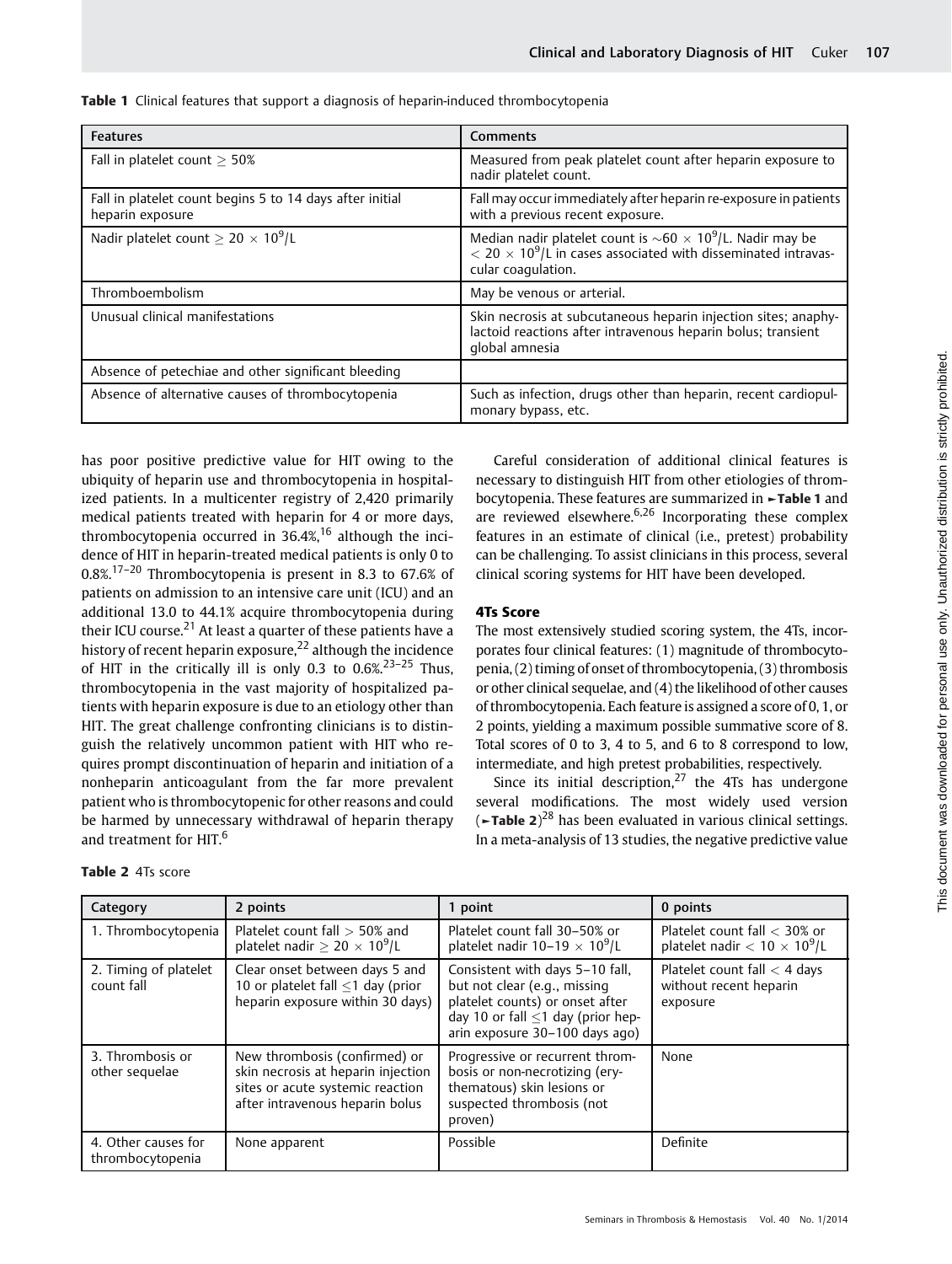of a low probability 4Ts score was 99.8% (95% CI: 97.0–100.0%) and remained high irrespective of the party responsible for scoring, the prevalence of HIT, or the composition of the study population. The positive predictive value of an intermediate

(14%, 9–22%) and high probability 4Ts score (64%, 40–82%) was more modest.<sup>29</sup> Limitations in interobserver reliability of the 4Ts system have also been noted with κ coefficients ranging between 0.5 and  $0.7^{30-32}$ 

|  |  | Table 3 HIT Expert Probability (HEP) Score |  |  |
|--|--|--------------------------------------------|--|--|
|--|--|--------------------------------------------|--|--|

| <b>Clinical features</b>                                                                                                     | <b>Points</b>  |
|------------------------------------------------------------------------------------------------------------------------------|----------------|
| 1. Magnitude of fall in platelet count<br>(measured from peak platelet count to nadir platelet count since heparin exposure) |                |
| $<$ 30%                                                                                                                      | $-1$           |
| 30-50%                                                                                                                       | 1              |
| >50%                                                                                                                         | $\mathbf{3}$   |
| 2. Timing of fall in platelet count                                                                                          |                |
| For patients in whom typical onset HIT is suspected                                                                          |                |
| Fall begins <4 days after heparin exposure                                                                                   | $-2$           |
| Fall begins 4 days after heparin exposure                                                                                    | $\overline{2}$ |
| Fall begins 5-10 days after heparin exposure                                                                                 | 3              |
| Fall begins 11-14 days after heparin exposure                                                                                | 2              |
| Fall begins >14 days after heparin exposure                                                                                  | $-1$           |
| For patients with heparin exposure in past 100 days in whom rapid onset HIT is suspected                                     |                |
| Fall begins <48 hours after heparin re-exposure                                                                              | 2              |
| Fall begins >48 hours after heparin re-exposure                                                                              | $-1$           |
| 3. Nadir platelet count                                                                                                      |                |
| $\leq$ 20 $\times$ 10 <sup>9</sup> /L                                                                                        | $-2$           |
| $> 20 \times 10^9$ /L                                                                                                        | $\overline{2}$ |
| 4. Thrombosis (select no more than one)                                                                                      |                |
| For patients in whom typical onset HIT is suspected                                                                          |                |
| New VTE or ATE occurring $\geq$ 4 days after heparin exposure                                                                | 3              |
| Progression of preexisting VTE or ATE while receiving heparin                                                                | 2              |
| For patients with heparin exposure in past 100 days in whom rapid onset HIT is suspected                                     |                |
| New VTE or ATE after heparin exposure                                                                                        | 3              |
| Progression of preexisting VTE or ATE while receiving heparin                                                                | $\overline{2}$ |
| 5. Skin necrosis                                                                                                             |                |
| Skin necrosis at subcutaneous heparin injection sites                                                                        | 3              |
| 6. Acute systemic reaction                                                                                                   |                |
| Acute systemic reaction following intravenous heparin bolus                                                                  | 2              |
| 7. Bleeding                                                                                                                  |                |
| Presence of bleeding, petechiae, or extensive bruising                                                                       | $-1$           |
| 8. Other causes of thrombocytopenia (Select all that apply)                                                                  |                |
| Presence of a chronic thrombocytopenic disorder                                                                              | $-1$           |
| Newly initiated nonheparin medication known to cause thrombocytopenia                                                        | $-2$           |
| Severe infection                                                                                                             | $-2$           |
| Overt DIC (defined as fibrinogen <100 mg/dL and D-dimer > 5.0 $\mu$ g/mL)                                                    | $-2$           |
| Indwelling intra-arterial device (e.g., IABP, VAD, and ECMO)                                                                 | $-2$           |
| Cardiopulmonary bypass within previous 96 hours                                                                              | $-1$           |
| No other apparent cause                                                                                                      | 3              |

Abbreviations: ATE, arterial thromboembolism; DIC, disseminated intravascular coagulation; ECMO, extracorporeal membrane oxygenation; IABP, intra-aortic balloon pump; VAD, ventricular-assist device; VTE, venous thromboembolism.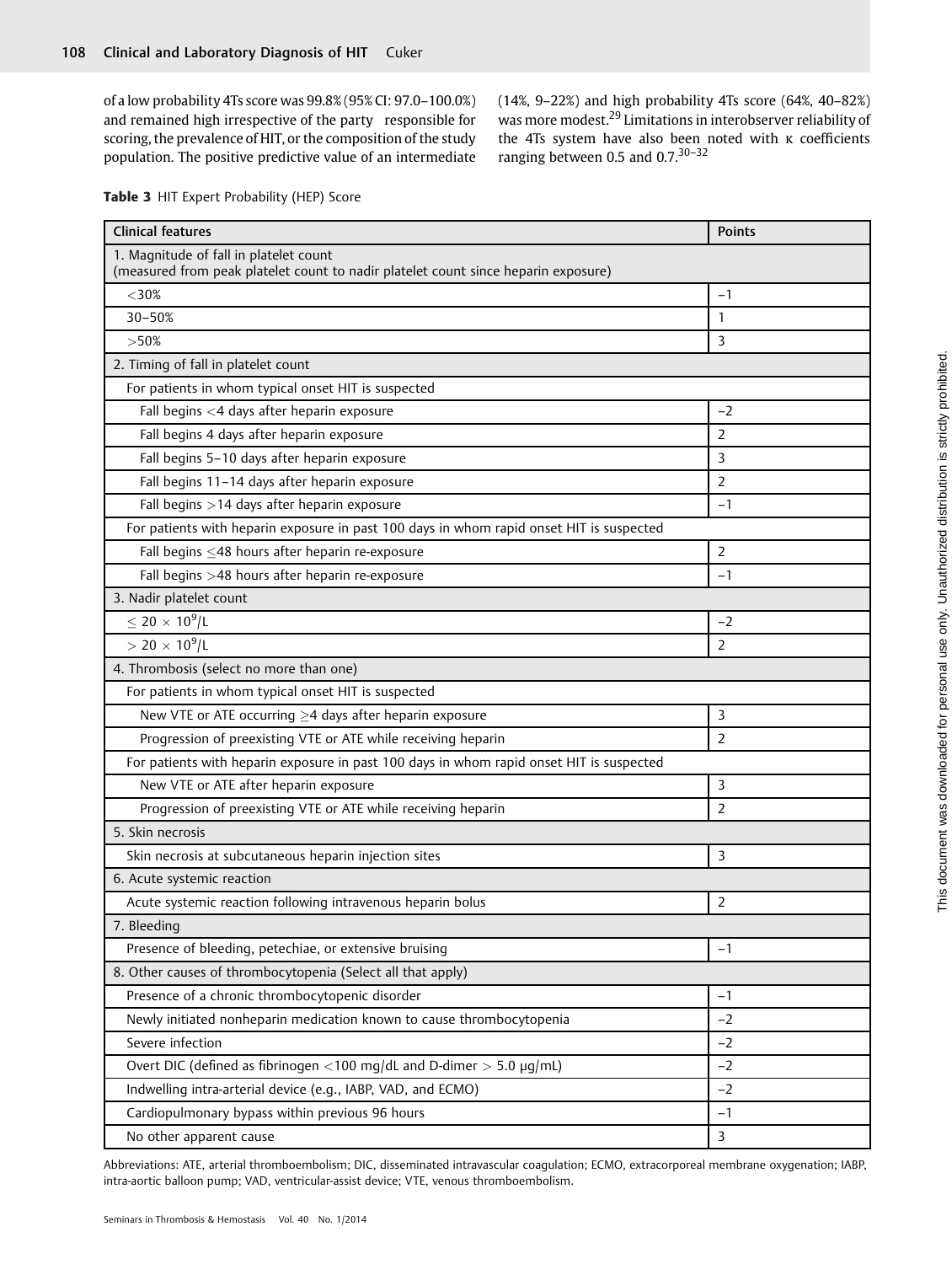### HIT Expert Probability Score

The HIT Expert Probability (HEP) score is based on the opinions of clinical HIT experts from North America. It comprises 8 clinical features including magnitude of platelet count fall, timing of platelet count fall, nadir platelet count, thrombosis, skin necrosis, acute systemic reaction, bleeding, and other causes of thrombocytopenia (►Table 3). Integral weights ranging from  $-3$  (argues strongly against HIT) to  $+3$ (argues strongly in favor of HIT) are assigned to each feature and correspond to the median opinions of the 26 experts on which the model is based. In a retrospective single center study, a cutoff score of 5 was associated with a positive predictive value of 55% (25–82%) and a negative predictive value of  $97\%$  (85–100%),<sup>30</sup> operating characteristics similar to those observed with the 4Ts.<sup>29</sup> The HEP score is more complex and may be more time consuming to apply than the 4Ts. It has not undergone prospective evaluation and definitive cutoffs have not been established. Retrospective comparisons of the HEP score and 4Ts have not demonstrated a significant difference in performance between the two models.<sup>33,34</sup>

### Other Scoring Systems

Several other pretest scoring systems for HIT have been developed but have not been prospectively evaluated.<sup>35,36</sup> The Lillo-Le Louët score was designed to estimate the probability of HIT in patients following cardiopulmonary bypass (CPB). The model incorporates 3 variables that were predictive of HIT in a derivation set (a biphasic platelet count profile, an interval of  $> 5$  days from CPB to the first day of suspected HIT, and a CPB duration of  $\geq 118$  minutes).<sup>35</sup> In an independent study, it showed a negative predictive value of 78%, suggesting that it may have inadequate sensitivity for use as a clinical screening test.<sup>37</sup>

# Laboratory Diagnosis

In light of the challenges of clinical diagnosis, physicians rely heavily on laboratory testing, although this too has (often underrecognized) limitations. Laboratory tests for HIT may be divided into two categories: immunoassays and functional assays. Characteristics of these assays are summarized in ►Table 4 and reviewed in detail later.

## Immunoassays

Only a subset of anti-PF4/heparin antibodies has the capacity to activate cells and cause HIT. Commercially available immunoassays detect circulating anti-PF4/heparin antibodies but fail to distinguish cell-activating and potentially pathogenic antibodies from their nonpathogenic counterparts. This property of immunoassays underlies their operating characteristics: high sensitivity and limited specificity.

The prototypical immunoassay is the polyspecific PF4/ heparin (or PF4/polyvinylsulfonate) solid phase enzymelinked immunosorbent assay (ELISA), which detects circulating anti-PF4/heparin IgG, IgM, and IgA.<sup>1</sup> At the manufacturerrecommended optical density (OD) cutoff, the sensitivity and specificity of this test are 94 to 100% and 81 to 93%, respectively.38–<sup>41</sup>

Specificity may be improved by raising the OD cutoff. OD is directly associated with the 4Ts and HEP score, $30$  risk of thrombosis, $42$  and likelihood of a positive functional assay. $43$ In a Canadian study, only 1 of 37 patient samples exhibiting a weakly positive OD (0.40–0.99) demonstrated heparindependent platelet activation in contrast to 33 of 37 samples with a strongly positive OD (  $\geq 2.0$ ).<sup>43</sup> In an analysis of 1,958 patients who underwent HIT laboratory testing in a single reference laboratory, HIT was defined as an intermediate or high clinical suspicion coupled with a positive functional assay. Increasing the cutoff from a manufacturer-recommended threshold of 0.4 to 0.8 OD units in this test population improved specificity from 85 to 93% with a slight reduction in sensitivity from 100 to 98%. OD strata of  $<$ 0.60, 0.60-1.49, 1.50-1.99, and  $\geq$ 2.00 were associated with likelihood ratios of 0, 1.2, 7.0, and 72.0, respectively. $44$ 

Several modifications have been made to the PF4/heparin ELISA with the goal of improving specificity. Because the majority of pathogenic antibodies are of the IgG class, detection systems specific for IgG have been developed. In a pooled analysis of studies comparing the IgG-specific and the polyspecific ELISA, the former showed greater specificity (93.5 vs. 89.4%), but at the cost of reduced sensitivity (95.8 vs. 98.1%). $45$ Another modification involves the addition of a high heparin confirmatory step, in which reduction of the OD by  $>50\%$  with addition of excess heparin (usually 100 U/mL) is considered to affirm the presence of heparin-dependent antibodies.<sup>46</sup> This method marginally improves specificity, but false-positive

|  | Table 4 General characteristics of diagnostic laboratory assays for HIT |  |  |  |
|--|-------------------------------------------------------------------------|--|--|--|
|  |                                                                         |  |  |  |

| Category          | <b>Principles</b>                                                                                      | <b>Examples</b>                          | Advantages                                                      | <b>Disadvantages</b>                                 |
|-------------------|--------------------------------------------------------------------------------------------------------|------------------------------------------|-----------------------------------------------------------------|------------------------------------------------------|
| Immunoassays      | Detect circulating PF4/hep-<br>arin antibodies, irrespective<br>of their capacity to activate<br>cells | Polyspecific ELISA<br>IqG-specific ELISA | High sensitivity,<br>simple to perform, and<br>widely available | Limited specificity                                  |
| Functional assays | Detect antibodies that acti-<br>vate cells in a heparin-de-<br>pendent manner                          | <b>SRA</b><br><b>HIPA</b>                | High sensitivity and<br>high specificity                        | Technically difficult<br>and limited<br>availability |

Abbreviations: ELISA, enzyme-linked immunosorbent assay; HIT, heparin-induced thrombocytopenia; HIPA, heparin-induced platelet activation assay; IgG, immunoglobulin G; PF4, platelet factor 4; SRA, <sup>14</sup>C-serotonin release assay.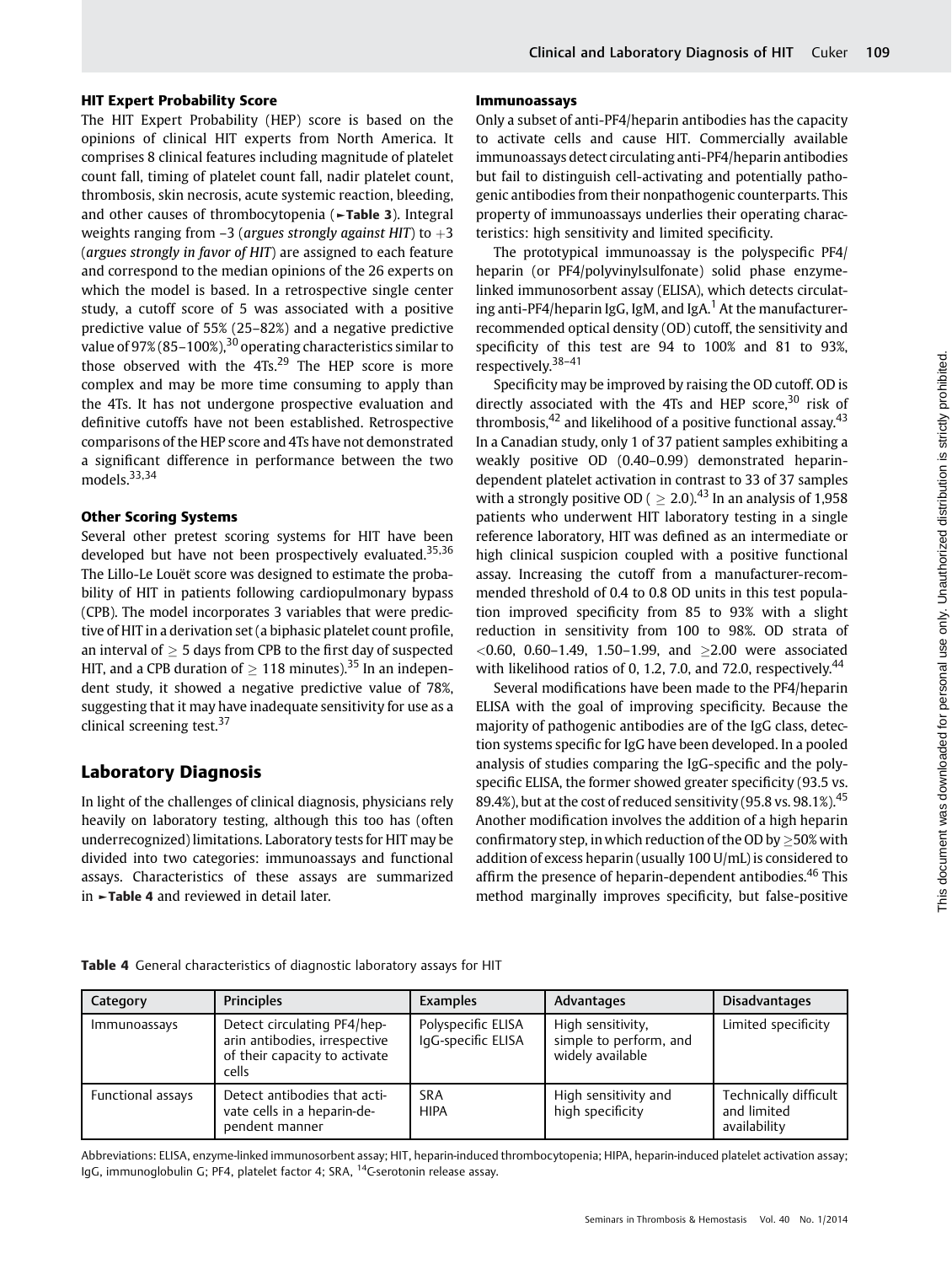results remain common and false-negatives may also occur, particularly at high OD values.47,48

It was recently observed that cell-activating and potentially pathogenic antibodies differ from nonpathogenic antibodies with respect to the epitopes to which they bind PF4/ heparin complexes.<sup>49</sup> A competitive ELISA that uses KKO, a HIT-like murine monoclonal anti-PF4/heparin IgG, has been developed to exploit this difference. Human cell-activating antibodies inhibit binding of KKO to immobilized PF4/heparin complexes, presumably by competing for the same or overlapping epitopes. Nonactivating human antibodies, in contrast, do not affect KKO binding. In samples from 58 patients with circulating anti-PF4/heparin antibodies, HIT-positive plasma demonstrated greater mean inhibition of KKO binding than HIT-negative plasma (78.9 vs. 26.0%,  $p < 0.0001$ ). The competitive ELISA showed greater discrimination than the polyspecific or IgG-specific ELISA and may enable discrimination of cell-activating and potentially pathogenic antibodies from nonpathogenic antibodies using an ELISA platform.<sup>50</sup>

An important limitation of the PF4/heparin ELISA is its turnaround time (TAT). Although the analytical TAT is approximately 2 hours, the assay is most cost-effective when multiple patient samples are accommodated in a single run. Many laboratories therefore batch samples and perform the assay no more than once or twice a week, leaving clinicians to make critical initial management decisions without the benefit of laboratory results.

Several rapid immunoassays, designed to accommodate single patient samples and yield results in minutes, have been developed. These include a lateral flow immunoassay using gold nanoparticles,<sup>51</sup> a particle gel immunoassay,<sup>51–53</sup> a latex particle-enhanced immunoturbidimetric assay,<sup>54,55</sup> and a polyspecific and IgG-specific chemiluminescence assay.55–<sup>57</sup> Characteristics of these assays are summarized in ►Table 5. The principles on which they are based are reviewed elsewhere.<sup>58</sup> All have a TAT of 30 minutes or less and high sensitivity. The particle gel immunoassay appears to have a lower sensitivity (91–94%) than the PF4/heparin ELISA.<sup>51,53</sup> A negative result may therefore not be sufficient to exclude HIT, particularly if the clinical probability is high. Studies in

single reference laboratories suggest that the lateral flow immunoassay<sup>51</sup> and IgG-specific chemiluminescence assay<sup>55</sup> may have greater specificity than the IgG-specific PF4/heparin ELISA. Confirmation in other laboratories is required. The latex particle-enhanced immunoturbidimetric assay and chemiluminescence assays are instrument-based and must be performed on proprietary analyzers. A rapid particle immunofiltration assay is approved in the Unites States, but published data suggest that it has unacceptable diagnostic accuracy and experts do not recommend its use.<sup>59</sup>

### Functional Assays

Functional assays are more specific than commercially available immunoassays because they detect only the subset of antibodies that have the capacity to induce platelet activation in a heparin-dependent manner. The prototypical functional assays are the  $14C$ -serotonin release assay (SRA) and the heparin-induced platelet activation assay (HIPA). In the SRA, various concentrations of heparin and heat-inactivated patient serum are added to washed donor platelets radiolabeled with  $14C$ . A positive test is signified by heparindependent release of  $14C$ -serotonin.<sup>60</sup> The HIPA is based on a similar principle but uses visual assessment of platelet aggregation as an endpoint.<sup>61</sup> The sensitivity and specificity of the SRA and HIPA are said to exceed 95%, although universally accepted reference standards against which to measure their performance do not exist.<sup>6</sup> Other washed platelet assays that use ATP release detected by lumiaggregometry,<sup>62</sup> platelet-derived microparticle generation detected by flow cytometry,<sup>63</sup> and proteolysis of FcγRIIa (the receptor through which HIT immune complexes activate platelets) detected by chemiluminescence $64$  have been described but require independent validation.

Assays that use citrated platelet-rich plasma (PRP) rather than washed platelets include the platelet aggregation test  $(PATH)^{65}$ ; a modification of the <sup>14</sup>C-SRA<sup>66</sup>; and flow cytometrybased assays that use annexin V-binding,  $67$  serotonin release,<sup>68</sup> P-selectin expression,<sup>69</sup> or platelet microparticle formation<sup>70</sup> as a readout. Studies comparing the PAT with a washed platelet assay suggest that the former has lower

| Assay                                                                   | Antibody class detection | Sensitivity   | Specificity   | <b>Turnaround</b><br>time (minutes) | Regulatory<br>approval  |
|-------------------------------------------------------------------------|--------------------------|---------------|---------------|-------------------------------------|-------------------------|
| Lateral flow immunoassay <sup>51</sup>                                  | lgG                      | 1.00          | 0.93          | 15                                  | Europe                  |
| Particle gel immunoassay <sup>51-53</sup>                               | lgG                      | $0.91 - 0.94$ | $0.87 - 0.95$ | 20                                  | Asia, Canada,<br>Europe |
| Latex particle-enhanced im-<br>munoturbidimetric assay <sup>54,55</sup> | IgG, IgA, IgM            | 1.00          | 0.76          | 13                                  | Europe                  |
| Chemiluminescence<br>assay $55-57$                                      | IgG, IgA, IgM            | $0.98 - 1.00$ | $0.73 - 0.82$ | 30                                  | Europe                  |
| Chemiluminescence<br>assay $55-57$                                      | lgG                      | $0.96 - 1.00$ | $0.85 - 0.97$ | 30                                  | Europe                  |

Table 5 Characteristics of rapid immunoassays for the diagnosis of HIT

Abbreviation: HIT, heparin-induced thrombocytopenia.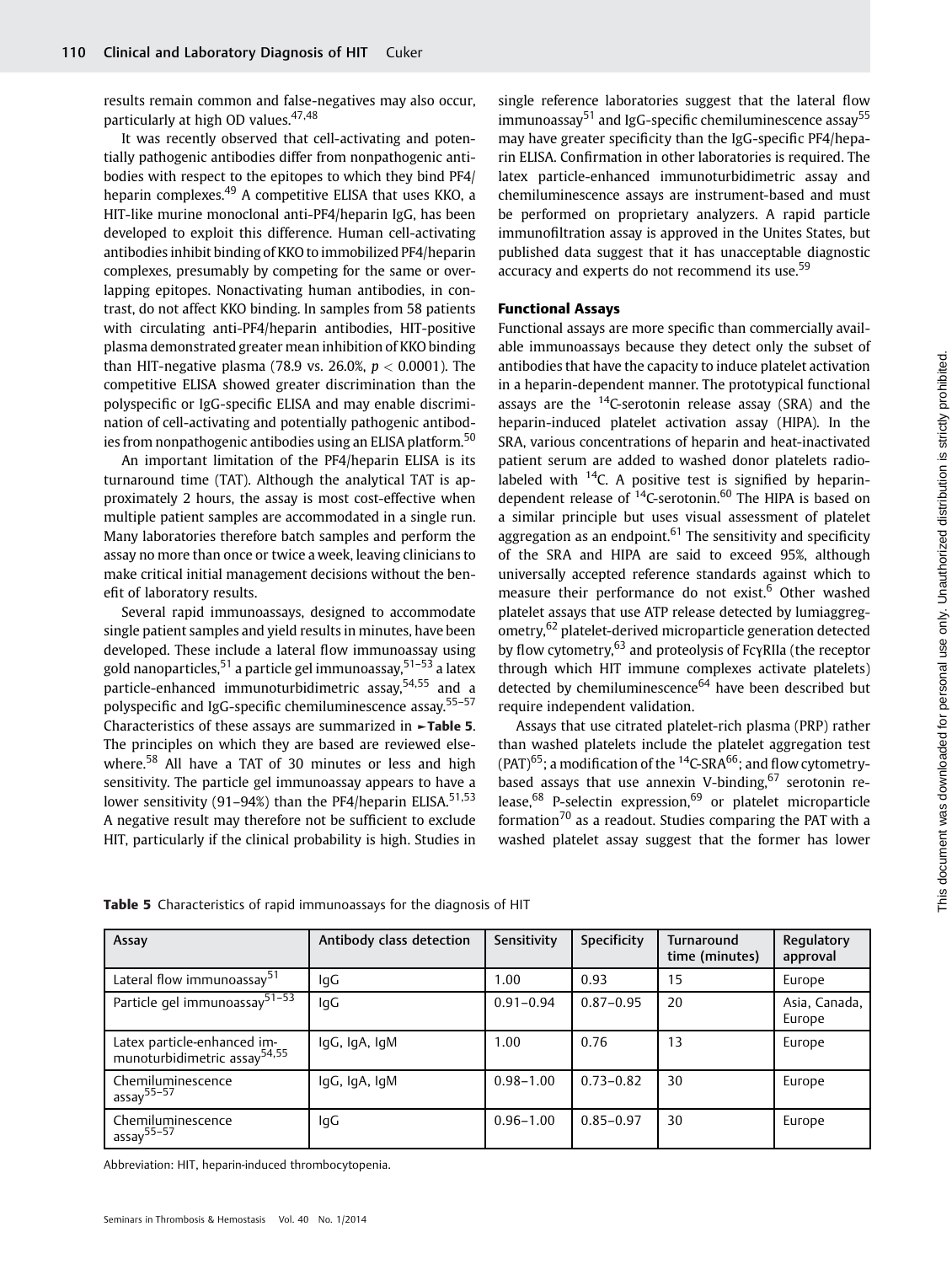sensitivity (33% to 81%) and may miss cases of true HIT.  $65,71,72$ For this reason, an international consensus panel recommends against use of the PAT. $15$  Comparisons between washed platelet assays and other PRP-based tests are lacking. A whole blood assay that uses impedance platelet aggregometry has also been described. This system demonstrated a sensitivity and specificity of 90.3 and 89.0%, respectively, in a multicenter Australian study.<sup>73</sup>

The major disadvantage of washed platelet assays is that they are technically demanding.<sup>74</sup> Both the SRA and HIPA require fresh reactive donor platelets, the SRA requires radioisotope, and the HIPA relies on meticulous technique, and the use of a subjective visual endpoint. These reagents and methods are impracticable for most clinical laboratories and restrict the use of functional assays to a small number of reference laboratories. Even among such laboratories, test methodologies, result interpretation, and reporting are not well-standardized.<sup>75</sup>

A novel functional assay that may overcome technical limitations inherent to washed platelet assays was recently described. The assay utilizes a chicken B-lymphocyte line transfected with the human FcγRIIa receptor coupled to a luciferase reporter. When appropriate concentrations of PF4, heparin, and dilute HIT plasma are added to the system, HIT immune complexes bind to the receptor and induce an intracellular signaling cascade, ultimately leading to luciferase activation and emission of light.<sup>76</sup> In a study of this assay in 58 patients with suspected HIT and circulating PF4/heparin antibodies, SRA-positive plasma induced significantly greater mean luciferase activity than SRA-negative plasma (3.14-fold basal vs. 0.96-fold basal,  $p < 0.0001$ ). Using a positive SRA and an intermediate or high probability 4Ts score as the reference standard, the assay correctly classified more patients (51/58) than a commercially available polyspecific  $(45/58)$  or IgG-specific (42/58) ELISA.<sup>50</sup> It may be feasibly employable in a greater number of clinical laboratories than the SRA or HIPA because it replaces platelets with a cell-line that can be stored in a freezer and retrieved for use as needed and uses light emission, rather than radioactivity or platelet aggregation, as an endpoint for cellular activation. Prospective evaluation of this assay in a larger cohort of patients is awaited.

# An Evidence-Based Bayesian Approach to **Diagnosis**

The diagnostic tools most widely available to clinicians are clinical assessment and the  $PF4/h$ eparin ELISA.<sup>77</sup> An



Fig. 1 Evidence-based Bayesian approach to the diagnosis of HIT. The figure depicts one approach to the evaluation of patients with suspected HIT. Clinical probability estimates for a low (0–3), intermediate (4–5), and high (6–8) probability 4T score, derived from a meta-analysis,<sup>29</sup> are shown. Patients with a low probability 4T score have a very low likelihood of HIT and do not require HIT laboratory testing. Testing with a sensitive immunoassay should be considered in patients with an intermediate or high probability score. If an ELISA is performed, the OD may be used to refine the estimated probability of HIT. Likelihood ratios for various OD strata are shown. These likelihood ratios were derived using a commercially available polyspecific ELISA (GTI PF4 Enhanced, Gen-Probe GTI Diagnostics, Waukesha, WI) in a single institution and may not apply to other assays or other laboratories.<sup>44</sup> The clinical probability (after conversion to clinical odds) may be multiplied by the likelihood ratio to estimate the posttest odds of HIT (which, in turn, may be converted to posttest probability). For simplicity, only probabilities (and not odds) are shown. Clinical suggestions for further evaluation and management based on the estimated probability of HIT are provided. This approach may be used as a guide, but it should not supersede clinical judgment.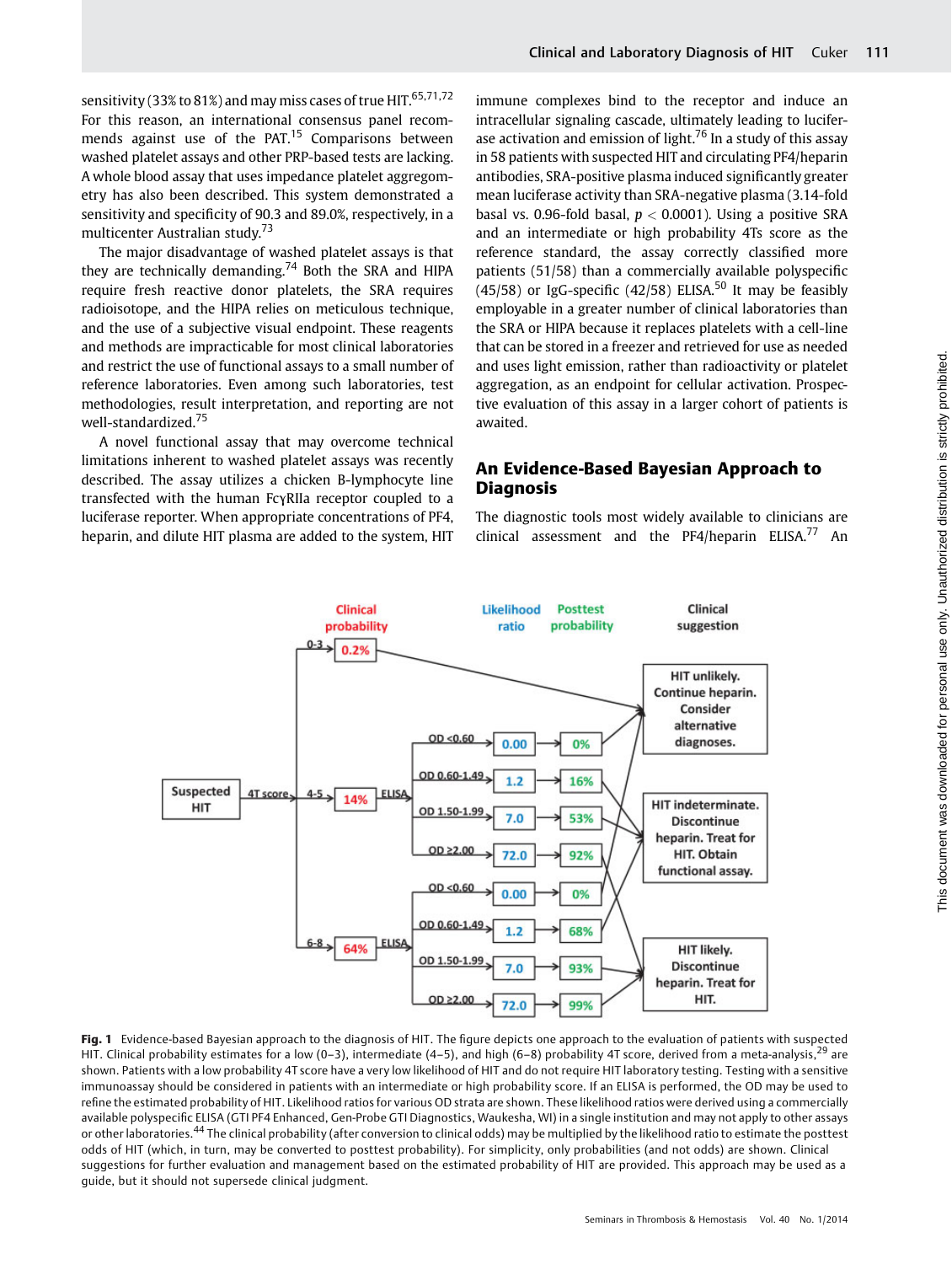evidence-based Bayesian approach that integrates the 4T score and the OD value determined by PF4/heparin ELISA testing may be used to estimate the posttest probability of HIT and guide clinical decision-making.

One such approach is depicted in  $\blacktriangleright$  Fig. 1. In this approach, the 4Ts score is used to estimate the clinical (pretest) probability of HIT. Patients with a low probability 4Ts score have a very low likelihood of HIT and do not require HIT laboratory testing. Testing with a sensitive immunoassay should be considered in patients with an intermediate or high probability score. If an ELISA is performed, the OD may be used to refine the estimated probability of HIT. The clinical probability and likelihood ratio associated with a given OD value may be used to estimate the posttest probability of HIT. The estimated probability of HIT, in turn, may inform decisions about further clinical evaluation and management.

# Conclusion

Rapid and accurate diagnosis of HIT is both challenging and of critical clinical importance. Clinical scoring systems such as the 4Ts and HEP score have high negative predictive value and permit an estimation of the clinical probability of HIT but have limited specificity and have not been directly compared with standard intuition-based clinical diagnosis. Similar to clinical scoring systems, immunoassays are highly sensitive, but they lack adequate specificity at manufacturer-recommended cutoffs to rule in HIT. Washed platelet functional assays are both sensitive and specific, but they are restricted to select reference laboratories due to meticulous technical requirements. The need for fresh and responsive donor platelets also restricts the use of these assays and remains a potential source of poor performance in inexperienced hands.

Evidence-based Bayesian approaches to diagnosis that integrate clinical assessment and immunoassay testing, the two most widely used diagnostic tools in current practice, facilitate estimation of the posttest probability of HIT, and may guide clinical decision making (►Fig. 1). Also in development are novel laboratory tests that are less technically demanding, more specific, do not rely on fresh responsive donor platelets and have shorter TATs than existing assays. These advancements are likely to presage more exacting diagnosis and management and better outcomes for patients with suspected HIT.

Acknowledgment This work was supported by HL112903 to AC.

#### References

- 1 Amiral J, Bridey F, Dreyfus M, et al. Platelet factor 4 complexed to heparin is the target for antibodies generated in heparin-induced thrombocytopenia. Thromb Haemost 1992;68(1):95–96
- 2 Rauova L, Poncz M, McKenzie SE, et al. Ultralarge complexes of PF4 and heparin are central to the pathogenesis of heparin-induced thrombocytopenia. Blood 2005;105(1):131–138
- 3 Cines DB, Tomaski A, Tannenbaum S. Immune endothelial-cell injury in heparin-associated thrombocytopenia. N Engl J Med 1987;316(10):581–589
- 4 Kasthuri RS, Glover SL, Jonas W, et al. PF4/heparin-antibody complex induces monocyte tissue factor expression and release of tissue factor positive microparticles by activation of FcγRI. Blood 2012;119(22):5285–5293
- 5 Linkins LA, Dans AL, Moores LK, et al. Treatment and prevention of heparin-induced thrombocytopenia: antithrombotic therapy and prevention of thrombosis. 9th ed. American College of Chest Physicians Evidence-Based Clinical Practice Guidelines. Chest 2012;141:e495S–e530S
- 6 Cuker A, Cines DB. How I treat heparin-induced thrombocytopenia. Blood 2012;119(10):2209–2218
- 7 Cuker A. Current and emerging therapeutics for heparin-induced thrombocytopenia. Semin Thromb Hemost 2012;38(1):31–37
- 8 Greinacher A, Eichler P, Lubenow N, Kwasny H, Luz M. Heparininduced thrombocytopenia with thromboembolic complications: meta-analysis of 2 prospective trials to assess the value of parenteral treatment with lepirudin and its therapeutic aPTT range. Blood 2000;96(3):846–851
- 9 Warkentin TE, Kelton JG. A 14-year study of heparin-induced thrombocytopenia. Am J Med 1996;101(5):502–507
- 10 Wallis DE, Workman DL, Lewis BE, Steen L, Pifarre R, Moran JF. Failure of early heparin cessation as treatment for heparin-induced thrombocytopenia. Am J Med 1999;106(6):629–635
- 11 Cuker A. Heparin-induced thrombocytopenia (HIT) in 2011: an epidemic of overdiagnosis. Thromb Haemost 2011;106(6):993–994
- 12 Lewis BE, Wallis DE, Hursting MJ, Levine RL, Leya F. Effects of argatroban therapy, demographic variables, and platelet count on thrombotic risks in heparin-induced thrombocytopenia. Chest 2006;129(6):1407–1416
- 13 Lubenow N, Eichler P, Lietz T, Greinacher A; Hit Investigators Group. Lepirudin in patients with heparin-induced thrombocytopenia - results of the third prospective study (HAT-3) and a combined analysis of HAT-1, HAT-2, and HAT-3. J Thromb Haemost 2005;3(11):2428–2436
- 14 Magnani HN, Gallus A. Heparin-induced thrombocytopenia (HIT). A report of 1,478 clinical outcomes of patients treated with danaparoid (Orgaran) from 1982 to mid-2004. Thromb Haemost 2006;95(6):967–981
- 15 Warkentin TE, Greinacher A, Gruel Y, Aster RH, Chong BH; Scientific and Standardization Committee of the International Society on Thrombosis and Haemostasis. Laboratory testing for heparininduced thrombocytopenia: A conceptual framework and. implications for diagnosis. J Thromb Haemost 2011;9:2498–2500
- 16 Oliveira GB, Crespo EM, Becker RC, et al; Complications After Thrombocytopenia Caused by Heparin (CATCH) Registry Investigators. Incidence and prognostic significance of thrombocytopenia in patients treated with prolonged heparin therapy. Arch Intern Med 2008;168(1):94–102
- 17 Girolami B, Prandoni P, Stefani PM, et al. The incidence of heparininduced thrombocytopenia in hospitalized medical patients treated with subcutaneous unfractionated heparin: a prospective cohort study. Blood 2003;101(8):2955–2959
- 18 Büller HR, Davidson BL, Decousus H, et al; Matisse Investigators. Subcutaneous fondaparinux versus intravenous unfractionated heparin in the initial treatment of pulmonary embolism. N Engl J Med 2003;349(18):1695–1702
- 19 Morris TA, Castrejon S, Devendra G, Gamst AC. No difference in risk for thrombocytopenia during treatment of pulmonary embolism and deep venous thrombosis with either low-molecular-weight heparin or unfractionated heparin: a metaanalysis. Chest 2007; 132(4):1131–1139
- 20 Prandoni P, Siragusa S, Girolami B, Fabris F; BELZONI Investigators Group. The incidence of heparin-induced thrombocytopenia in medical patients treated with low-molecular-weight heparin: a prospective cohort study. Blood 2005;106(9):3049–3054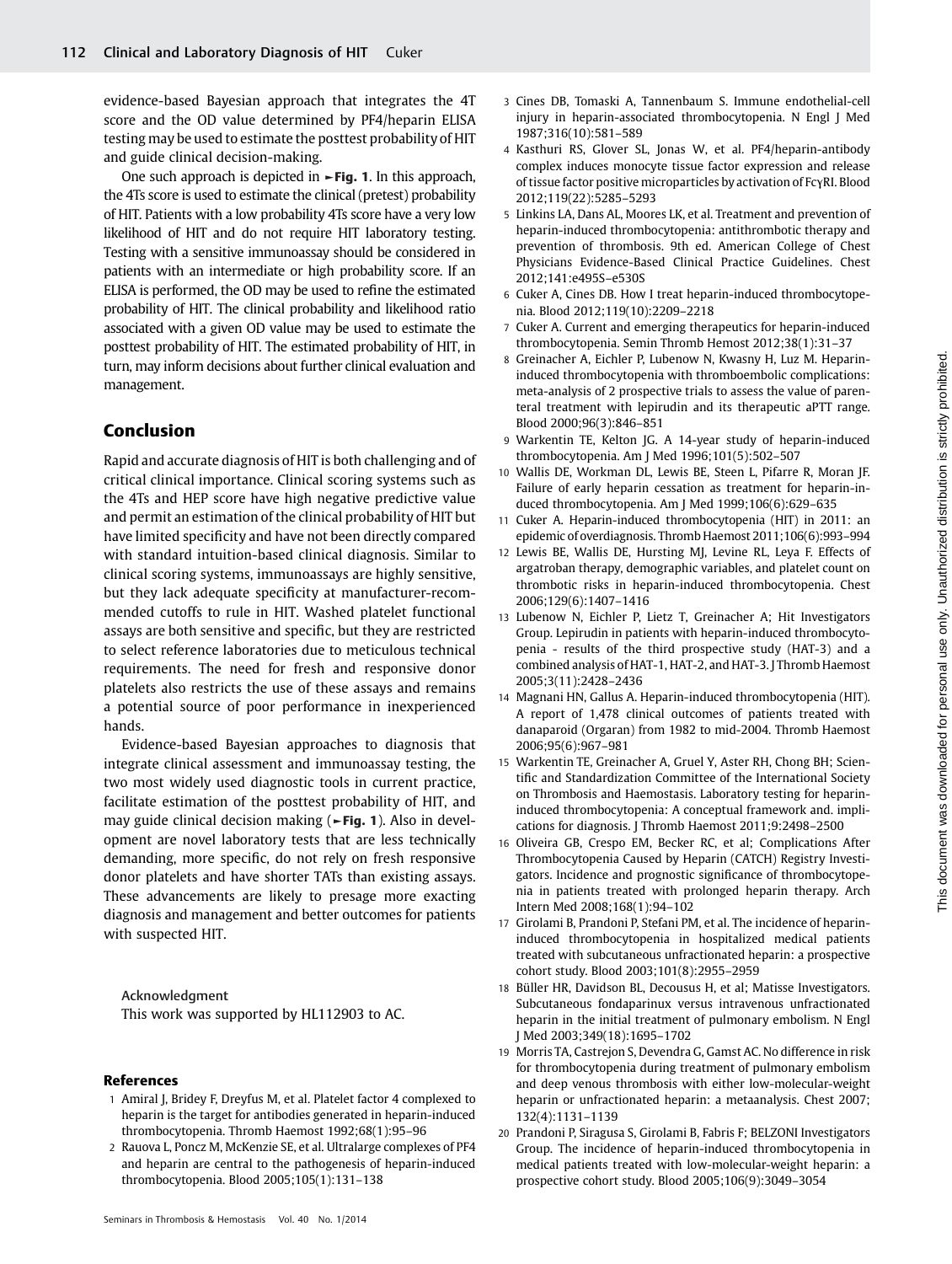- 21 Hui P, Cook DJ, Lim W, Fraser GA, Arnold DM. The frequency and clinical significance of thrombocytopenia complicating critical
- illness: a systematic review. Chest 2011;139(2):271–278 22 Crowther MA, Cook DJ, Meade MO, et al. Thrombocytopenia in medical-surgical critically ill patients: prevalence, incidence, and risk factors. J Crit Care 2005;20(4):348–353
- 23 Cook D, Meade M, Guyatt G, et al; PROTECT Investigators for the Canadian Critical Care Trials Group and the Australian and New Zealand Intensive Care Society Clinical Trials Group. Dalteparin versus unfractionated heparin in critically ill patients. N Engl J Med 2011;364(14):1305–1314
- 24 Crowther MA, Cook DJ, Albert M, et al; Canadian Critical Care Trials Group. The 4Ts scoring system for heparin-induced thrombocytopenia in medical-surgical intensive care unit patients. J Crit Care 2010;25(2):287–293
- 25 Verma AK, Levine M, Shalansky SJ, Carter CJ, Kelton JG. Frequency of heparin-induced thrombocytopenia in critical care patients. Pharmacotherapy 2003;23(6):745–753
- 26 Cuker A. Heparin-induced thrombocytopenia: present and future. J Thromb Thrombolysis 2011;31(3):353–366
- 27 Warkentin TE, Heddle NM. Laboratory diagnosis of immune heparin-induced thrombocytopenia. Curr Hematol Rep 2003; 2(2):148–157
- 28 Lo GK, Juhl D, Warkentin TE, Sigouin CS, Eichler P, Greinacher A. Evaluation of pretest clinical score (4 T's) for the diagnosis of heparin-induced thrombocytopenia in two clinical settings. J Thromb Haemost 2006;4(4):759–765
- 29 Cuker A, Gimotty PA, Crowther MA, Warkentin TE. Predictive value of the 4Ts scoring system for heparin-induced thrombocytopenia: a systematic review and meta-analysis. Blood 2012;120(20): 4160–4167
- 30 Cuker A, Arepally G, Crowther MA, et al. The HIT Expert Probability (HEP) Score: a novel pre-test probability model for heparininduced thrombocytopenia based on broad expert opinion. J Thromb Haemost 2010;8(12):2642–2650
- 31 Strutt JK, Mackey JE, Johnson SM, Sylvia LM. Assessment of the 4Ts pretest clinical scoring system as a predictor of heparin-induced thrombocytopenia. Pharmacotherapy 2011;31(2):138–145
- 32 Nagler M, Fabbro T, Wuillemin WA. Prospective evaluation of the interobserver reliability of the 4Ts score in patients with suspected heparin-induced thrombocytopenia. J Thromb Haemost 2012; 10(1):151–152
- 33 Uaprasert N, Chanswangphuwana C, Akkawat B, Rojnuckarin P. Comparison of diagnostic performance of the heparin-induced thrombocytopenia expert probability and the 4Ts score in screening for heparin-induced thrombocytopenia. Blood Coagul Fibrinolysis 2013;24(3):261–268
- 34 Farahani N, Kitahara S, Tcherniantchouk O. Prospective comparison of the HIT expert probability (HEP) score versus the Warkentin 4T's score in a quaternary care center. [abstract]J Thromb Haemost 2013;11(s2):936
- 35 Lillo-Le Louët A, Boutouyrie P, Alhenc-Gelas M, et al. Diagnostic score for heparin-induced thrombocytopenia after cardiopulmonary bypass. J Thromb Haemost 2004;2(11):1882–1888
- 36 Messmore HL, Fabbrini N, Bird ML, et al. Simple scoring system for early management of heparin-induced thrombocytopenia. Clin Appl Thromb Hemost 2011;17(2):197–201
- 37 Piednoir P, Allou N, Provenchère S, et al. Heparin-induced thrombocytopenia after cardiac surgery: an observational study of 1,722 patients. J Cardiothorac Vasc Anesth 2012;26(4): 585–590
- 38 Bakchoul T, Giptner A, Najaoui A, Bein G, Santoso S, Sachs UJ. Prospective evaluation of PF4/heparin immunoassays for the diagnosis of heparin-induced thrombocytopenia. J Thromb Haemost 2009;7(8):1260–1265
- 39 Lo GK, Sigouin CS, Warkentin TE. What is the potential for overdiagnosis of heparin-induced thrombocytopenia? Am J Hematol 2007;82(12):1037–1043
- 40 Greinacher A, Juhl D, Strobel U, et al. Heparin-induced thrombocytopenia: a prospective study on the incidence, platelet-activating capacity and clinical significance of antiplatelet factor 4/ heparin antibodies of the IgG, IgM, and IgA classes. J Thromb Haemost 2007;5(8):1666–1673
- 41 Juhl D, Eichler P, Lubenow N, Strobel U, Wessel A, Greinacher A. Incidence and clinical significance of anti-PF4/heparin antibodies of the IgG, IgM, and IgA class in 755 consecutive patient samples referred for diagnostic testing for heparin-induced thrombocytopenia. Eur J Haematol 2006;76(5):420–426
- 42 Zwicker JI, Uhl L, Huang WY, Shaz BH, Bauer KA. Thrombosis and ELISA optical density values in hospitalized patients with heparininduced thrombocytopenia. J Thromb Haemost 2004;2(12): 2133–2137
- 43 Warkentin TE, Sheppard JI, Moore JC, Sigouin CS, Kelton JG. Quantitative interpretation of optical density measurements using PF4-dependent enzyme-immunoassays. J Thromb Haemost 2008; 6(8):1304–1312
- 44 Raschke RA, Curry SC, Warkentin TE, Gerkin RD. Improving clinical interpretation of the anti-platelet factor 4/heparin enzyme-linked immunosorbent assay for the diagnosis of heparin-induced thrombocytopenia through the use of receiver operating characteristic analysis, stratum-specific likelihood ratios, and bayes theorem. Chest 2013;144(4):1269–1275
- 45 Cuker A, Ortel TL. ASH evidence-based guidelines: is the IgGspecific anti-PF4/heparin ELISA superior to the polyspecific ELISA in the laboratory diagnosis of HIT? Hematology (Am Soc Hematol Educ Program) 2009;•••:250–252
- 46 Whitlatch NL, Kong DF, Metjian AD, Arepally GM, Ortel TL. Validation of the high-dose heparin confirmatory step for the diagnosis of heparin-induced thrombocytopenia. Blood 2010; 116(10):1761–1766
- 47 Warkentin TE, Sheppard JI. No significant improvement in diagnostic specificity of an anti-PF4/polyanion immunoassay with use of high heparin confirmatory procedure. J Thromb Haemost 2006; 4(1):281–282
- 48 Selleng S, Schreier N, Wollert HG, Greinacher A. The diagnostic value of the anti-PF4/heparin immunoassay high-dose heparin confirmatory test in cardiac surgery patients. Anesth Analg 2011; 112(4):774–776
- 49 Sachais BS, Litvinov RI, Yarovoi SV, et al. Dynamic antibodybinding properties in the pathogenesis of HIT. Blood 2012; 120(5):1137–1142
- 50 Cuker A, Rux AH, Hinds JL, et al. Novel diagnostic assays for heparininduced thrombocytopenia. Blood 2013;121(18):3727–3732
- 51 Sachs UJ, von Hesberg J, Santoso S, Bein G, Bakchoul T. Evaluation of a new nanoparticle-based lateral-flow immunoassay for the exclusion of heparin-induced thrombocytopenia (HIT). Thromb Haemost 2011;106(6):1197–1202
- 52 Meyer O, Salama A, Pittet N, Schwind P. Rapid detection of heparininduced platelet antibodies with particle gel immunoassay (ID-HPF4). Lancet 1999;354(9189):1525–1526
- 53 Bakchoul T, Giptner A, Najaoui A, Bein G, Santoso S, Sachs UJH. Prospective evaluation of PF4/heparin immunoassays for the diagnosis of heparin-induced thrombocytopenia. J Thromb Haemost 2009;7(8):1260–1265
- 54 Davidson SJ, Ortel TL, Smith LJ. Performance of a new, rapid, automated immunoassay for the detection of anti-platelet factor 4/heparin complex antibodies. Blood Coagul Fibrinolysis 2011; 22(4):340–344
- 55 Althaus K, Hron G, Strobel U, et al. Evaluation of automated immunoassays in the diagnosis of heparin induced thrombocytopenia. Thromb Res 2013;131(3):e85–e90
- 56 Legnani C, Cini M, Pili C, Boggian O, Frascaro M, Palareti G. Evaluation of a new automated panel of assays for the detection of anti-PF4/heparin antibodies in patients suspected of having heparin-induced thrombocytopenia. Thromb Haemost 2010; 104(2):402–409